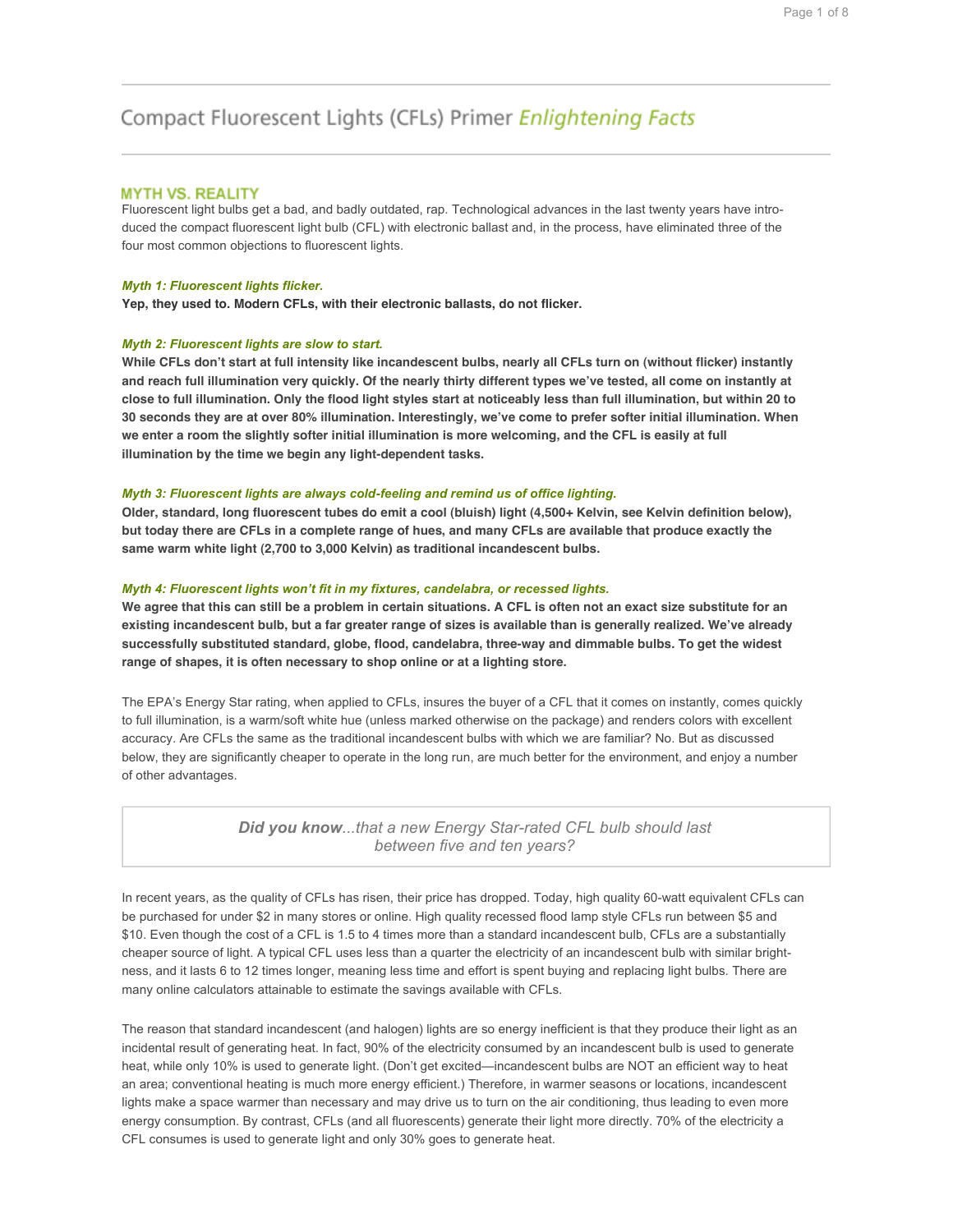Below, we attempt to present a realistic picture of what a household can save in energy costs and labor. The following table gives the details of the bulbs that were compared. We compared two bulb styles: a standard light bulb (called an A-19 by the lighting industry) and a reflective recessed flood light (the R30, a mid-sized flood light). Each of these is compared to a commonly available GE™ light bulb. In this comparison we assumed that flood lights are in hard-to-reach locations and incandescent buyers would prefer the long-life version of the GE™ flood light.

|                                     |                                        | CFL                                                                   |                                               |               |        | Incandescent                                       |            |              |        |
|-------------------------------------|----------------------------------------|-----------------------------------------------------------------------|-----------------------------------------------|---------------|--------|----------------------------------------------------|------------|--------------|--------|
| <b>Bulb</b><br>Type                 | Wattage                                | Bulb                                                                  | Sold By                                       | Bulb<br>Life  | Cost   | <b>Bulb</b>                                        | Sold By    | Bulb<br>Life | Cost   |
| Standard<br>$(A-19)$                | 14 watt<br>CFL/60 watt<br>incandescent | Commercial<br>Electric<br>Ultra-mini /<br>Soft<br>White <sup>TM</sup> | Home<br>Depot, <sup>TM</sup> Park<br>City, UT | 10,000<br>hrs | \$1.67 | <b>GE Soft</b><br>White <sup>TM</sup>              | Amazon.com | 750<br>hrs   | \$1.09 |
|                                     |                                        |                                                                       |                                               |               |        |                                                    |            |              |        |
| Recessed<br>Flood<br>Light<br>(R30) | 20 watt<br>CFL/90 watt<br>incandescent | Value<br>Brand <sup>TM</sup>                                          | 1000bulbs.com                                 | 8,000<br>hrs  | \$7.07 | <b>GE Soft</b><br>White/Long<br>Life <sup>TM</sup> | Amazon.com | 2000<br>hrs  | S6.99  |

# **Comparison of CFL and Incandescent Bulbs**

To simulate a realistic household situation, we varied three cost assumptions in the data and included a labor savings calculation:

- ! First, we considered two types of bulbs, a standard A-19 and a recessed flood light, and assumed a 70%/30% mix, respectively, of the two types.
- ! Second, we used two electricity cost rates, the national average cost (\$0.11 per kilowatt hour) and a high cost rate (\$0.18 per kilowatt hour).
- ! Third, we considered two residence sizes, an apartment or very small house (20 bulbs) and a medium sized home (50 bulbs).
- ! Fourth, we assumed that changing a light bulb and remembering to buy replacement bulbs takes, on average, 3 minutes
	- per bulb.

The results are truly compelling and are shown on the bottom line of the following table. The cost savings in the table include the savings in electricity used and the bulb replacement savings, i.e. since CFLs have such longer lives than incandescents, their replacement costs (over the life of the CFL) are usually cheaper. For an apartment resident living in an average cost electric market, converting just 20 bulbs could save, over the life of the CFLs, \$1,400 and 10.5 hours in bulb maintenance and shopping. For an owner of a medium sized home in an expensive electric market (NY, CT, MA, HI, AL and parts of CA and NJ), converting 50 bulbs could save nearly \$5,200 and 26.3 hours of bulb maintenance. We estimated the labor savings from using CFLs because we wanted to show that the initial time required to convert a house to CFLs is easily offset by the labor savings from not repeatedly changing the incandescent bulbs.

|                         |                                          |             | Cost Savings @ \$0.11/kWh |                 |                        | Cost Savings @ \$0.18/kWh |                 |                 | <b>Labor Savings over CFL life</b> |                 |                        |
|-------------------------|------------------------------------------|-------------|---------------------------|-----------------|------------------------|---------------------------|-----------------|-----------------|------------------------------------|-----------------|------------------------|
| <b>Bulb Type</b>        | Wattage                                  | Bulb<br>Mix | Per Bulb                  | Per 20<br>bulbs | <b>Per 50</b><br>bulbs | Per Bulb                  | Per 20<br>bulbs | Per 50<br>bulbs | Per Bulb                           | Per 20<br>bulbs | <b>Per 50</b><br>bulbs |
| Standard (A-<br>19)     | 14 watts<br>CFL/60 watts<br>incandescent | 100%        | \$63                      | \$1,269         | \$3,172                | \$96                      | \$1,913         | S4.782          | 40 mins                            | 13.3 hrs        | 33.3 hrs               |
|                         |                                          |             |                           |                 |                        |                           |                 |                 |                                    |                 |                        |
| Recessed<br>Flood (R30) | 20 watts<br>CFL/90 watts<br>incandescent | 100%        | \$82                      | \$1,650         | \$4.125                | \$122                     | \$2,434         | \$6,085         | 12 mins                            | 4.0 hrs         | $10.0$ hrs             |
|                         |                                          |             |                           |                 |                        |                           |                 |                 |                                    |                 |                        |
| Standard (A-19)         |                                          | 70%         |                           | \$1,383         | \$3,458                |                           | \$2,069         | \$5,173         |                                    | 10.5 hrs        | 26.3 hrs               |
| Recessed Flood (R30)    |                                          | 30%         |                           |                 |                        |                           |                 |                 |                                    |                 |                        |

# **CFL Cost and Labor Savings**

CFLs last between 5 and 10 years depending on average daily usage. Over the coming 5 to 10 years, electricity rates will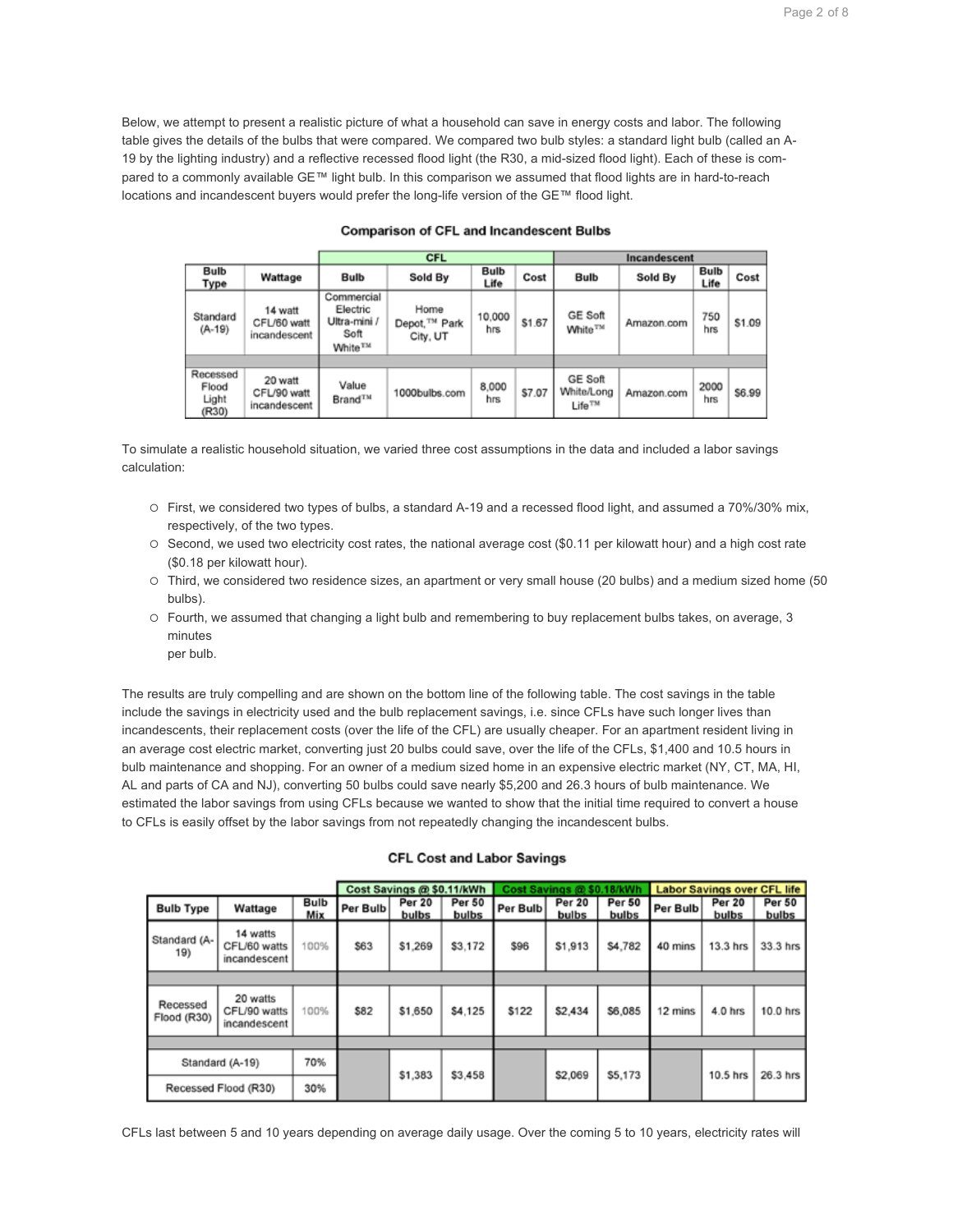surely rise on average. As electricity costs rise above the static rates used here, the savings will grow accordingly.

For those who want more information:

- ! This site gives a range of technical and detailed usage information: **http://www.gelighting.com/na/business\_lighting/faqs/cfl.htm**
- ! Canadians typically pay more attention to energy efficiency than Americans do. The Canadian OEE (Office of Energy Efficiency) has a very useful FAQ for consumers:

**http://oee.nrcan.gc.ca/energystar/english/consumers/questions-answers.cfm?attr=4**

*Did you know...that if every US household makes its next lightbulb an ENERGY STAR-rated CFL, we will save more than \$800 million on our national energy bill and 8.4 billion kWh of energy? That's enough to power over 808,000 homes for one year - about the number of homes in Boston, Denver, and San Francisco combined.* 

# **ENVIRONMENTAL BENEFITS**

The above analysis shows the savings that can come from converting to CFLs. Using CFLs can also lower pollution generally and greenhouse gases specifically. The beauty and curse of electricity is that its costs are usually invisible to us. It arrives effortlessly in our homes, and we seldom directly experience the pollution that results from the burning of fossil fuels (mostly coal) to generate it. Coal is used to generate 51% of the electricity used in the US. Most generation from coal produces enormous amounts of carbon dioxide and significant amounts of other pernicious pollutants.

The table below shows the reduction in atmospheric pollutants and carbon dioxide that results from converting to CFLs. Again we show the results for an apartment (20 bulbs) and a medium-sized home (50 bulbs).

| Pollutant          | Impact                                        | Per<br>Bulb  | Per<br>20<br>bulbs | Per<br>50<br>bulbs | <b>Derived From:</b>                             |
|--------------------|-----------------------------------------------|--------------|--------------------|--------------------|--------------------------------------------------|
| Sulphur<br>Dioxide | Main<br>cause of<br>acid rain                 | 3.42<br>lbs. | 68.5<br>lbs        | 171.2<br>lbs.      | http://science.howstuffworks.com/question481.htm |
|                    |                                               |              |                    |                    |                                                  |
| Nitrogen<br>Oxides | Cause<br>smog<br>and acid<br>rain             | 3.5<br>lbs.  | 69.9<br>Ibs        | 174.7<br>lbs       | http://science.howstuffworks.com/question481.htm |
|                    |                                               |              |                    |                    |                                                  |
| Carbon<br>Dioxide  | Green<br>house<br>causes<br>global<br>warming | .6<br>tons   | 12.7<br>tons       | 31.7<br>tons       | http://science.howstuffworks.com/question481.htm |
|                    |                                               |              |                    |                    |                                                  |
| Mercury            | Causes<br>brain<br>damage                     | 11.1<br>mg   | 221<br>mg          | 555<br>mg          | http://www.energystar.gov/cfisandmercury         |

Carbon Dioxide and Other Pollutant Reduction by CFLs 23W CFL v. 100W Incandescent

(over 7.3 year life of CFL)

Converting to CFLs can help to decrease the amount of released atmospheric carbon dioxide, the most prevalent humanmade greenhouse gas. Converting just 20 incandescent bulbs to CFLs can help eliminate 12.7 tons of carbon dioxide and converting 50 bulbs can help eliminate the production of nearly 32 tons of carbon dioxide over an assumed 7.3 year life of the CFL.

Sulphur dioxide and the various nitrogen oxides contribute to acid rain and visible smog. Converting 20 bulbs to CFLs can help reduce around 70 lbs. of each of these types of pollutants, and converting 50 bulbs can help reduce over 170 lbs. of each, over the 7.3 year life of the CFL.

Mercury, another dreadful pollutant, is a necessary, but minute, component of each fluorescent light. The amount of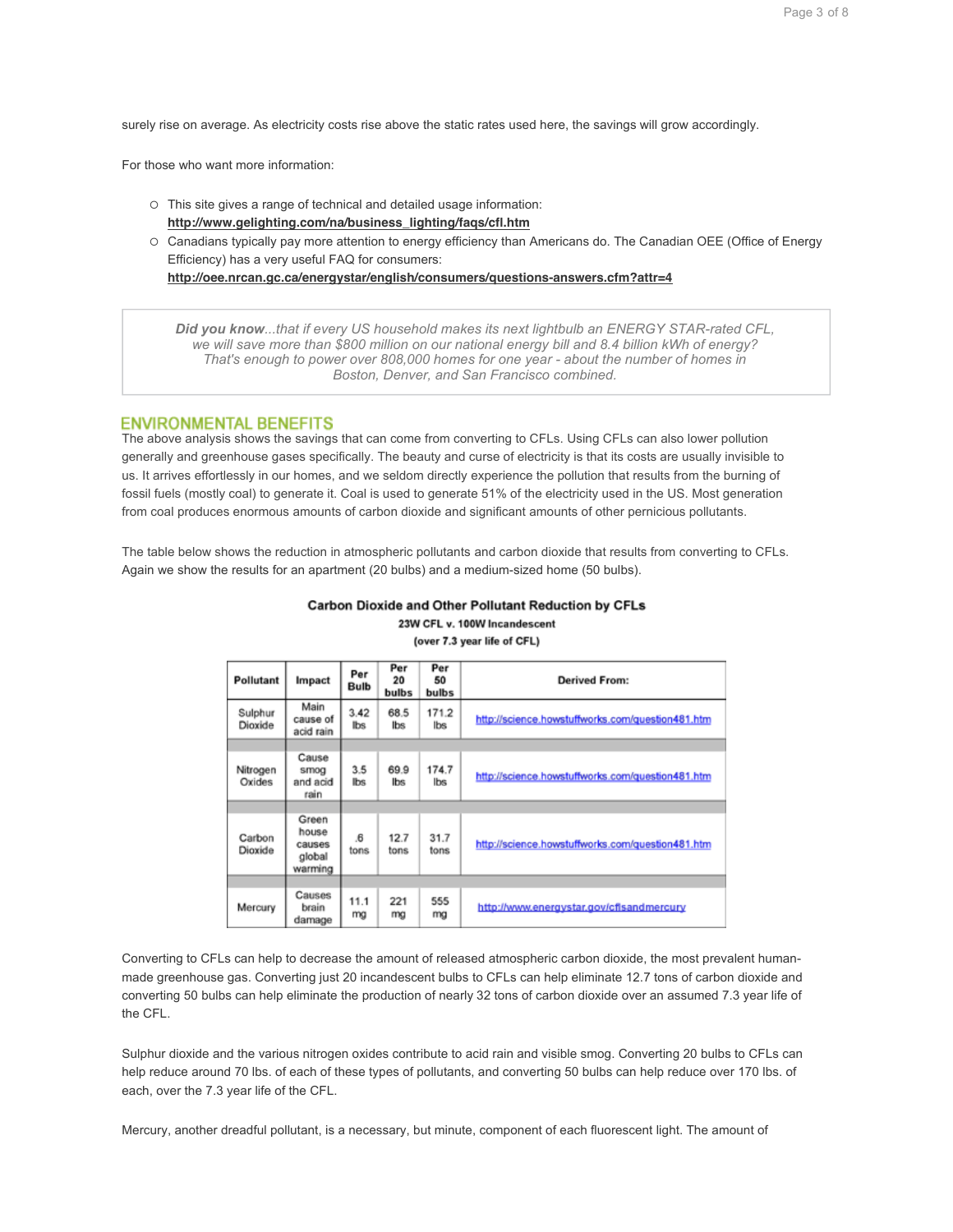Page 4 of 8

mercury in a typical CFL bulb is about the size of the tip of a ballpoint pen or 5 mg. This is one-fifth the amount found in a watch battery and one-one hundredth the amount in found in dental amalgams or older household thermostats. But mercury is also released when coal and other fossil fuels are burned to generate electricity.

To protect the environment, we want to produce the least amount of atmospheric and landfill waste mercury. While incandescent bulbs contain no mercury, their excessive consumption of electricity, compared to CFLs, results in greater mercury waste. Even if burned-out CFL bulbs are just tossed in the trash and their mercury is released, the result is less environmental mercury than using incandescent bulbs for 3 or more years, due to the mercury released in burning the additional fossil fuel needed to power the less efficient incandescent bulb. Therefore, since CFLs typically last six or more years, using CFLs generates less than half as much mercury as using incandescent light bulbs - even without recycling.

Currently, federal law for hazardous materials does permit including CFLs in household trash. However, as with all hazardous waste, we encourage appropriate recycling. This can be done by contacting your local recycling center or, in some instances, returning the used CFLs to the store where they were purchased.

# Additional sources: **http://www.nema.org/lamprecycle/epafactsheet-cfl.pdf http://www.lamprecycle.org/**

*Did you know...that if every household in the United States made the next lightbulb they purchase an ENERGY STAR, it would be like removing the pollution of 1.2 million cars for one year?* 

# PRACTICAL CONSIDERATIONS

**Color.** Light color has been the biggest impediment to our own conversion to CFLs. (Size and fit were the other major ones.) We understood little when we started, and so had to learn a lot by experimenting with different products. However, in the past year, CFL labeling has improved, which helps new users with their initial purchases. There are two general metrics used in rating the color of the light emitted by bulbs: color correlative temperature (CCT) (stated in Kelvin) and the color-rendering index (CRI). The CCT or Kelvin number (ranging from 2,700 to 6,500) is a simplified measurement that indicates the general color emitted by a bulb, whereas the CRI (ranging from 0 to 100) indicates how accurately the emitted light renders the color of illuminated objects.

Kelvin numbers derive from the temperature (in Kelvin) of a theoretical black body (made of carbon) as it emits different colors of light when heated to different temperatures. For our purposes, the following table gives the three main Kelvin ranges, with their characteristics and general uses.

| Kelvin               | Color   |                                                                                  | Usage                                    | <b>Compares to</b>          |  |
|----------------------|---------|----------------------------------------------------------------------------------|------------------------------------------|-----------------------------|--|
| 2700 to 3000<br>Warm |         | adds yellow to<br>whites and<br>green, which<br>dulls blues and<br>enhances reds | homes.<br>restaurants,<br><b>lobbies</b> |                             |  |
|                      |         |                                                                                  |                                          |                             |  |
| 3500 to 3900         | Neutral | does emphasize<br>yellow or blue                                                 | retail:<br>supermarkets<br>and showrooms |                             |  |
|                      |         |                                                                                  |                                          |                             |  |
| 4100 +               | Cool    | adds blue to<br>whites and<br>green, which<br>dulls reds and<br>enhances blues   | offices and<br>hospitals                 | average daylight<br>(4100K) |  |

## Color Temperature/Kelvin Table:

For home use, most individuals prefer soft- or warm-white (~2,700 Kelvin) in the living areas and bedrooms and cool white (3,500 to 4,000, Kelvin) in the kitchen and in work and reading areas. The CCT of an Energy Star rated bulb will be between 2,700 and 3,000 Kelvin unless otherwise marked on the package.

The CRI is not directly related to the CCT. In fact, two bulbs can have the same Kelvin number and different CRI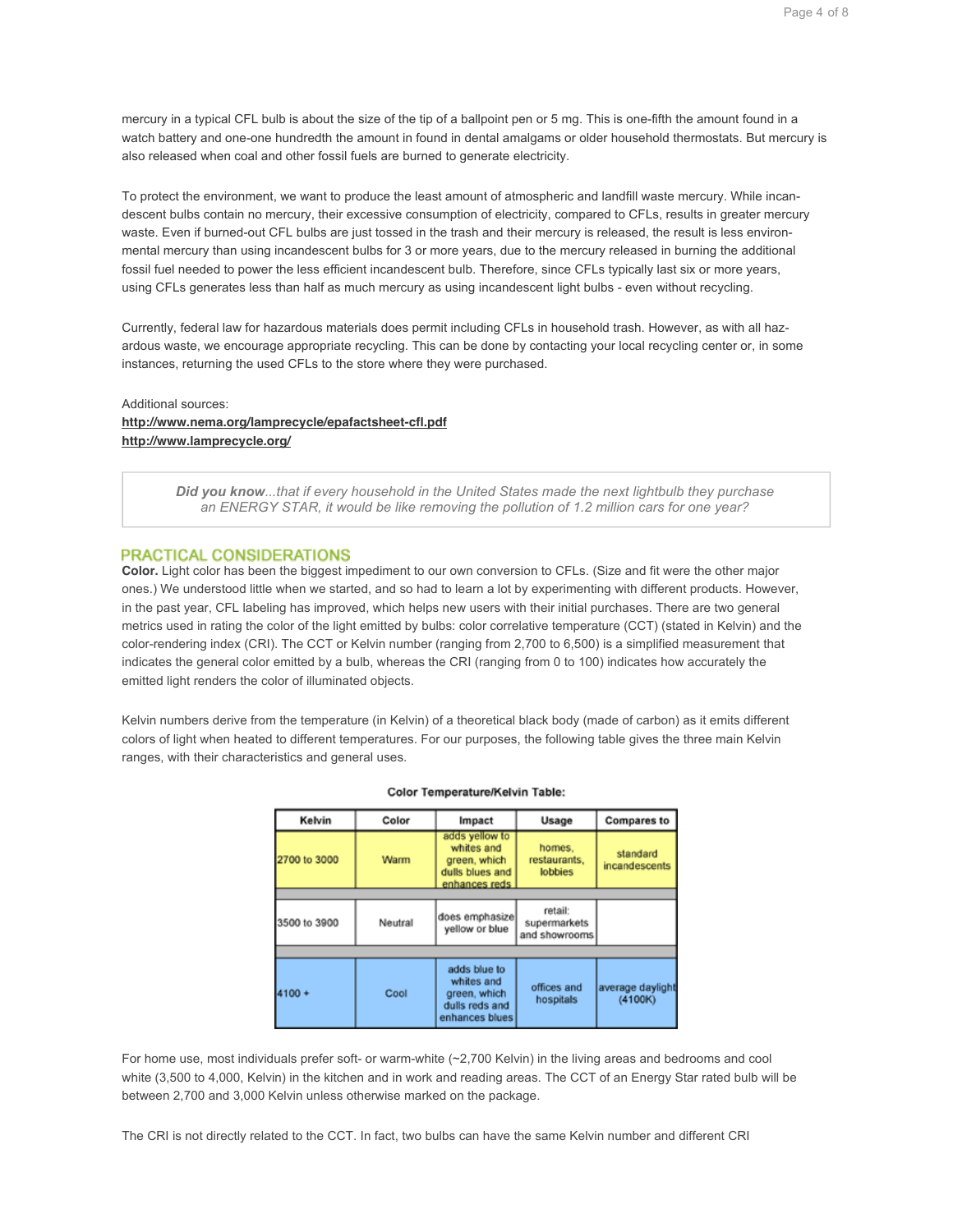numbers. The CRI rating indicates how accurately the emitted light renders the color of an object. In light that has a CRI less than 60, the finer features of an object will appear somewhat washed out when compared to light with a CRI rating over 80. While the CRI uses a 100-point scale, it is important to note that any number over 80 is considered excellent. The follow table summarizes the general range of CRIs:

### **Color Rendering Table**

| <b>CRI Range</b> | Rating    | <b>Typical Applications</b>            |  |  |
|------------------|-----------|----------------------------------------|--|--|
| $80+$            | Excellent | Homes, retail, restaurants,<br>lobbies |  |  |
|                  |           |                                        |  |  |
| 60-80            | Good      | Offices, classrooms,<br>supermarkets   |  |  |
|                  |           |                                        |  |  |
| Less than 60     | Poor      | Street lighting,<br>warehouses         |  |  |

Source (both tables):

goodmart.com/facts/light\_bulbs/application\_guide.aspx

The CRI of any Energy Star-rated CFL must be 80 or above. Should you want a more technical/in-depth background on either color temperature or color rendering, visit:

**http://www.lrc.rpi.edu/programs/lightingTransformation/colorRoundTable/pdf/MarketAcceptanceOfCFLsFinal.pdf**

# *Requirements for CFL Energy Star Ratings*

*Less than 1 second to start-up, less than 30 seconds to run-up to at least 80% maximum lumen output. Greater than 6,000 hours average life (5 1/2 years at 3 hours). CCT must be 2,700 to 3,000 K (warm/soft white) unless marked on package. CRI must be 80% or greater.* 

*http://www.energystar.gov/ia/partners/product\_specs/program\_reqs/cfls\_prog\_req.pdf*

**Sizes and Shapes.** While there are many color options for each prospective bulb replacement, the size and shape of the current fixtures or locations may limit the available replacements. A key to avoiding frustration is to know the style and dimensions of each bulb you wish to replace. Most stores carry the most common sizes and shapes of bulbs. If you need to replace a wide range of sizes and shapes, you should consult various online lighting websites since they frequently show images of the styles of bulbs and list the color and wattage options within each category. A brief background on sizes and shapes can help orient the consumer.

The archetypal light bulb shape is what the industry calls a standard A-19 bulb. It usually comes with the common screw base called a medium Edison base.

**Standard Bulbs.** Within limits, different wattages can be placed in the standard A-19 shape. What makes a CFL compact is that a tiny fluorescent tube has been wound into a spiral to be able to fit in the shape and space of a traditional incandescent light bulb. Not surprisingly, therefore, CFLs are sometimes called spirals, mini-spirals, or spring bulbs. The coiled tube can take the place of the standard bulb glass, or it can be placed inside a glass shell of a standard looking bulb to make it appear more conventional, in which case there is a modest loss of luminance. In most cases, the coiled tube of a CFL takes up more space than the bulb of a conventional bulb. So knowing the available space where the bulb is to be used is important. However, the mini-spiral 14-watt CFL, the replacement CFL for the common 60-watt conventional bulb, takes up less space than the conventional bulb.

**Globe Bulbs.** Most conventional globe bulbs are standard bulbs with an enlarged, globe-shaped glass. Since the glass is already enlarged in these conventional globe bulbs, the replacement CFL globe is usually exactly the same size. In fact, most globe bulbs (incandescent and CFLs) are sold by the diameter of the glass globe.

**Floodlight or Spotlight Bulbs.** Many homes today have recessed or built-in lighting that use a range of reflector bulbs. Reflector bulbs come in three primary sizes, R20, R30, and R40, small, medium and large, respectively. Within each size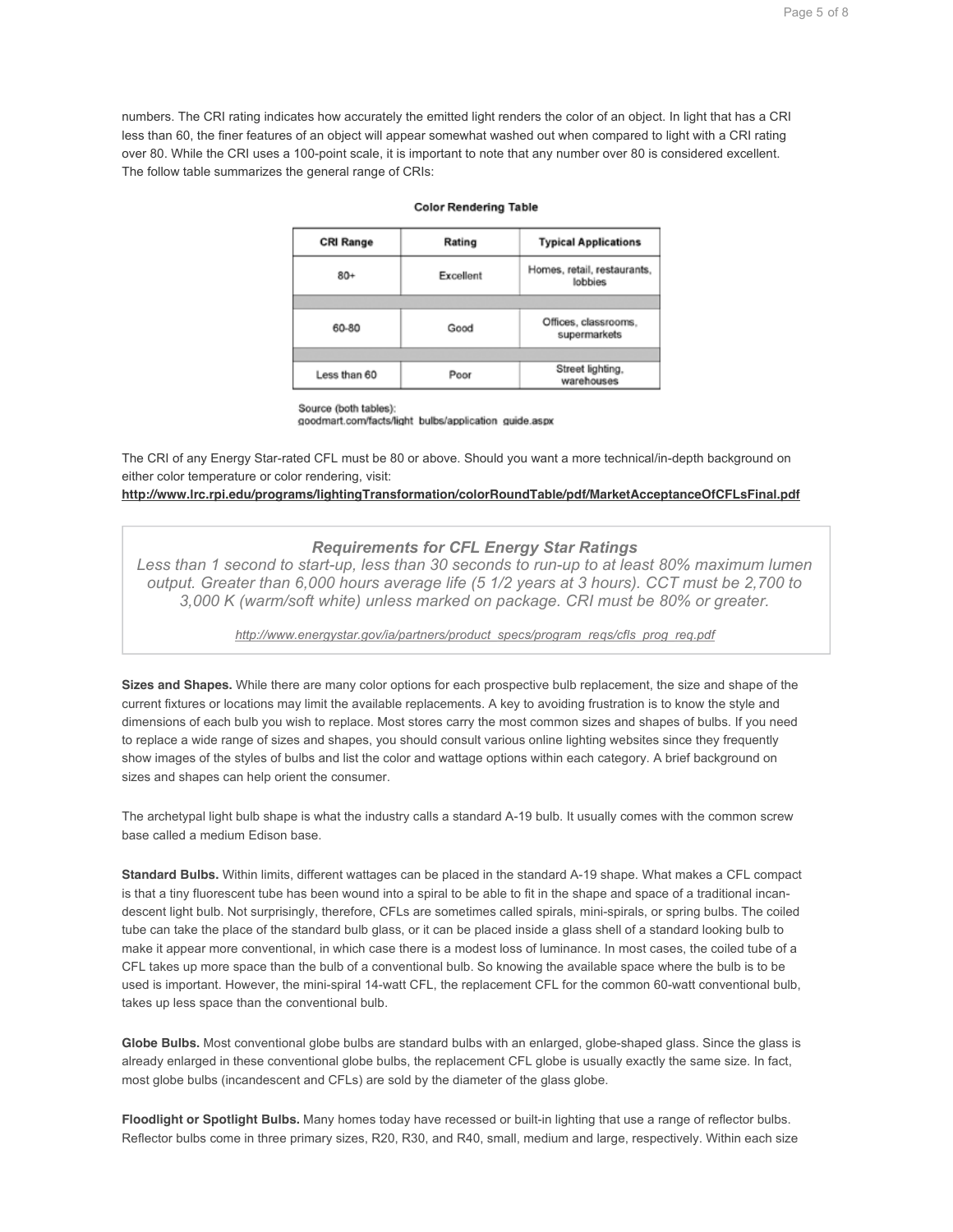it is possible to get a range of different wattages. When other letters are prefixed to a reflector bulb's designation, they refer to special aspects of the glass face or reflector shape. Common prefixes include BR (bulbous reflector) and PAR (parabolic aluminized reflector). The PAR bulb represents the high end of reflector lights and is designed both to provide a focused light (with little light spread) and to be used in damp locations (like showers or outdoors).

**Candelabra and Tulip Bulbs.** Candelabras, sconces and smaller lamps often require a flame- or tulip-shaped bulb. Conventional versions of these bulbs come with either frosted or clear glass bulbs, with the latter meant to suggest a more flame-like appearance. Also, these bulbs come with both the small candelabra screw base and the medium Edison screw base. Presently, it is difficult for comparable wattage CFLs to match the small size of these bulbs.

**Three-way Bulbs.** Standard CFLs do not work properly when used in a three-way socket. A special, enhanced electronic ballast is built in to three-way CFL bulbs to make them work properly in three-way sockets. CFLs are now available in a full range of three-way wattages and colors. These are most frequently available as spiral or spring bulbs. They work precisely like conventional three-ways, but are somewhat larger. Higher wattage three-way CFLs are usually sold with extension clamps to raise the lamp shade slightly in order to make more room for the larger CFL bulb.

**Dimmable Bulbs.** Many wattages and styles of dimmable CFLs are now available. Even though dimmable CFLs generally work well, most dimmable CFLs will not dim to as low an illumination as a conventional incandescent bulb.

If you'd like a comprehensive review of many types of CFLs available through a wide range of suppliers, visit this web site: **http://www.execulink.com/~impact/fluorescent\_lights.htm**.

**Other limitations and benefits.** One limitation, which was not mentioned above, relates to the use of CFLs with timing devices. CFLs usually work best with mechanical timers. Often, though not always, electronic timers lower the voltage supplied to a CFL.

In addition to cost savings, labor savings and environmental savings, we find three other benefits to CFLs. First, thanks to their lower heat production, CFLs are far gentler to shades and fixtures than the persistently hot incandescent bulbs. This helps to protect fabric shades from showing burn spots or becoming fragile over time. Similarly, CFLs are much less likely to cause browning or flaking on the decorative frosting or coating of glass shades.

Second, unlike incandescent lights, at the end of their useful life, CFLs don't fail suddenly when the light switch is turned on. Rather, they may take longer to reach full illumination, the level of full illumination may become inconsistent or the ballast may start to buzz. This is an advantage because CFL bulbs give us some warning instead of suddenly leaving us in the dark.

Third, the slight delay-to-full illumination of CFLs is also a benefit. While this did take some getting used to, we now appreciate not being blasted with full illumination upon entering a room. The initial, near-full illumination, is easily sufficient to move about in a room. By the time we have set to any light-dependent task, the room is fully lit.

# PERSONAL EXPERIENCE

In the first week of 2007, we attempted to convert all the incandescent bulbs in Hal's Deer Valley, Utah, home to CFLs. The house was completed about four years ago, two years prior to Hal's conversion to "green," and included recessed lighting in nearly every room. When we began we had no idea of the number or types of bulbs used in the house.

To start our conversion, we bought a sampling of lights from a nearby Home Depot and from Wal-Mart as well as from a couple of large online lighting stores. With these samples in hand we experimented with the color of the light, bulb fit and start-up times. Based on this pilot run, we made three determinations:

- ! We preferred the 2,700 to 2,850K (warm white) light in all locations except over the main kitchen island where we used
	- a 3,500K (cool white) light.
- ! We could live with—and actually preferred—the modestly delayed start-up time of most CFLs.
- ! We could and would replace all incandescent bulbs that had size suitable replacements. This meant that only the three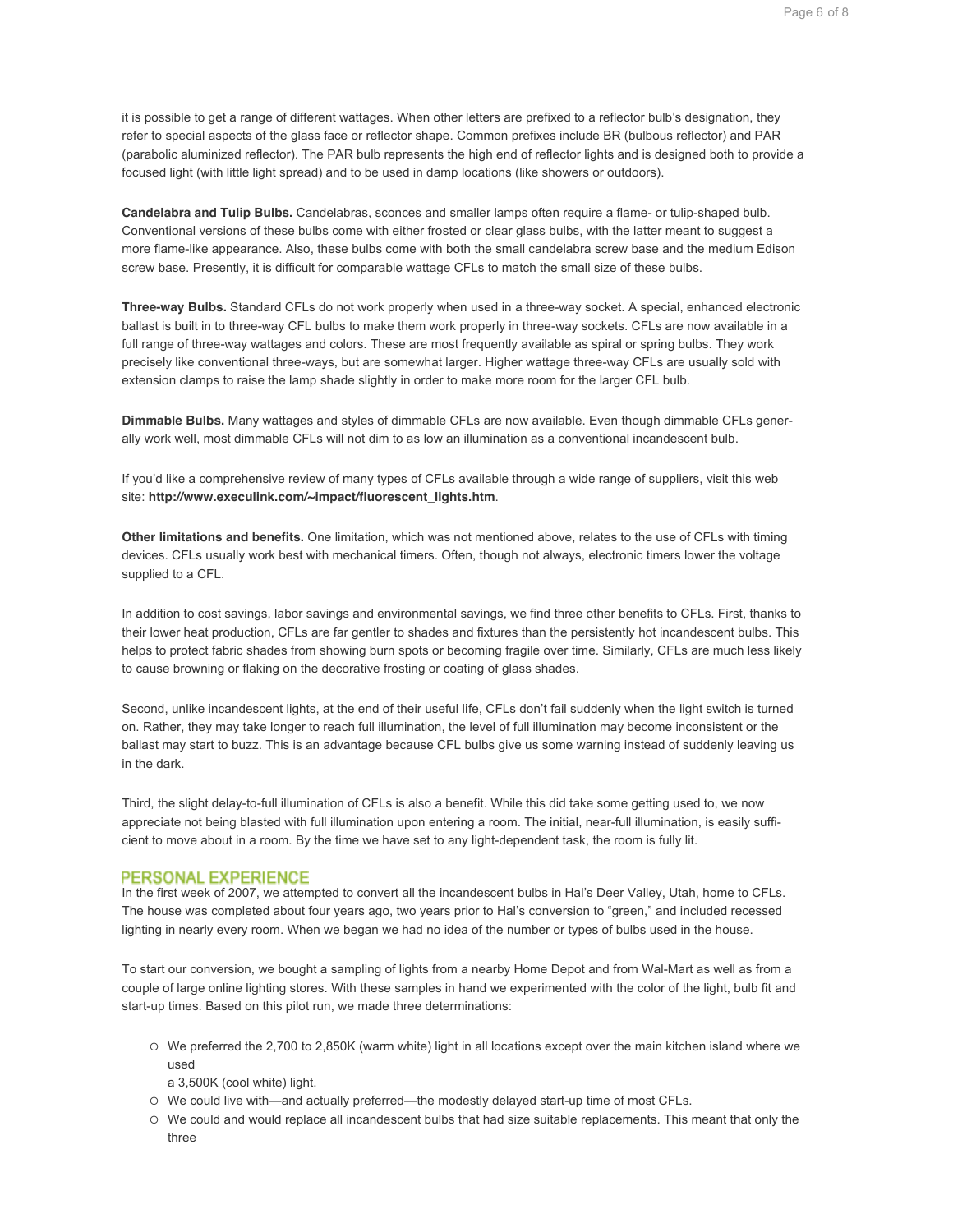interior chandeliers, several lamps and the (occasionally used) halogen art lights would not be replaced.

Next, we inventoried all the lights to tally those targeted for replacement. To our utter shock, we had 220 incandescent (non-art) lights. Of these 220 bulbs we targeted 193 (88%) for conversion. Only the small chandelier and tulip bulbs were not convertible, as the fabric shades would not accommodate the larger CFLs.

In our experimental run, we compared a number of bulbs from different providers with similar specifications. This allowed us to observe and then fuss over the mix of relatively small differences in bulb size, color, and start-up times with equivalent incandescent wattage (i.e. light out in lumens). From the preferred bulb options, to keep things simple, we reduced our providers to two: the local Home Depot and the online lighting store 1000bulbs.com. Home Depot is, of course, a wellknown retailer. Of all the online lighting stores we inspected, 1000bulbs.com had the most user-friendly website, as well as competent sales staff and a low-price guarantee.

The result of our research resulted in the following selections, shown with their targeted replacements. Due to the broad selection range of 1000bulbs.com, the majority of our bulbs were bought online. However, Home Depot had several very pleasing high-quality CFL bulbs, which as replacements represented an immediate upgrade in lighting quality over the older incandescent bulbs. These were the 60-watt equivalent soft white mini-spiral and the 40-watt soft white fan bulb (used for make-up mirror lighting), both carrying the Commercial Electric™ label.

|                       |                                  |                                                                   | <b>Floods</b>                   | Spiral                                        | Globe                                                                                                           | Chandelier                      |                                                                                                   |
|-----------------------|----------------------------------|-------------------------------------------------------------------|---------------------------------|-----------------------------------------------|-----------------------------------------------------------------------------------------------------------------|---------------------------------|---------------------------------------------------------------------------------------------------|
| Summary               | warm/65/R30                      | warm/85/R30                                                       | warm 85+/R40                    | cool/85+/PAR38                                | warm/60                                                                                                         | warm/40                         | candelbra-small<br>and medium<br>bases                                                            |
| Pirmary Use           | light (medium<br>ceiling height) | light (high<br>ceiling heights)                                   | light (high<br>ceiling heights) | over main<br>cooking island                   | recessed ceiling recessed ceiling recessed ceiling kitchen ceilings standard 60-100<br>watt light<br>locations. | bathroom make-<br>up lighting   | indoor or<br>outdoor<br>candeliers<br>which don't<br>have shades<br>that attach to<br>each light. |
| Store                 | ulbs.com                         | http://www.1000bl http://www.1000bl http://www.1000bl<br>ulbs.com | ulbs.com                        | Home Depot                                    | <b>Home Depot</b>                                                                                               | <b>Home Depot</b>               | http://www.1000b<br>ulbs.com                                                                      |
|                       | Bulb NeptunR30/3301              | Value Brand R30                                                   | ComEl:warmwhit<br>e/85          | n-vision cool flat<br>PAR 38/ bright<br>white | ComEl:ultra-mini<br>spiral/softwhite/6                                                                          | n:vision soft<br>white/fan40/ES | Dimmable Flame<br>Tip                                                                             |
| Wattage               | 16                               | 20                                                                | 19                              | 23                                            | 14                                                                                                              | 9                               | s                                                                                                 |
| Incandescent Eq.      | 65                               | 90                                                                | 75                              | 90                                            | 60                                                                                                              | 40                              | 40                                                                                                |
| % Wattage             | 25%                              | 22%                                                               | 25%                             | 26%                                           | 25%                                                                                                             | 23%                             | 13%                                                                                               |
| Lumens                | 750                              | 1100                                                              | 950                             | 1000                                          | 900                                                                                                             | 450                             | n/a                                                                                               |
| Kelvin                | 2850                             | 2700                                                              | 2850                            | 3100                                          | n/a                                                                                                             | 2700                            | 2850                                                                                              |
| Average Life<br>(hrs) | 10,000                           | 8.000                                                             | 10.000                          | 8.000                                         | 10.000                                                                                                          | 8.000                           | 25,000                                                                                            |
| Price                 | \$5.93                           | \$7.07                                                            | \$7.50                          | \$10.97                                       | \$1.67                                                                                                          | \$4.97                          | \$8.50                                                                                            |

# **Selected CFLs**

Several points of learning are worth sharing. First, during the pilot test, several bulbs buzzed audibly when installed. When this happened we tested the same bulb in a different location and a different CFL in the same location to determine whether it was the bulb or socket. In one instance, we determined it was the socket. In another instance we determined that the bulb was the problem and eliminated that bulb from our list of candidates.

Second, several rooms had very high recessed lights that we misjudged to be R40 when they in fact were the smaller sized R30s. Given the height above the floor of these recessed lights, we preferred higher wattage R30 CFLs, i.e. 85-90 watt equivalent, in those lights. Since higher wattage R30 bulbs (CFL or incandescent) are uncommon, this left us with only one option, which we got through 1000bulbs.com.

Third, a CFL's speed to reach full illumination is temperature dependent. In mountain climes (where the Deer Valley house is), it is not unusual for top-floor ceilings to be cold, and therefore CFLs in such locations reach full brightness more slowly than in other rooms. So, if you need near full illumination quickly and your room ceiling is under a cold or snowcovered roof, you should consider standard straight tube fluorescent or keep your existing incandescent bulbs.

We admit the experimentation and investigation phases required organization and discipline to complete. However, when the time came to install the CFL bulbs, the process was easy and left us with great satisfaction. Overall, we are pleased with the financial and environmental benefits of using CFLs, and the family seems quite happy with the lighting results.